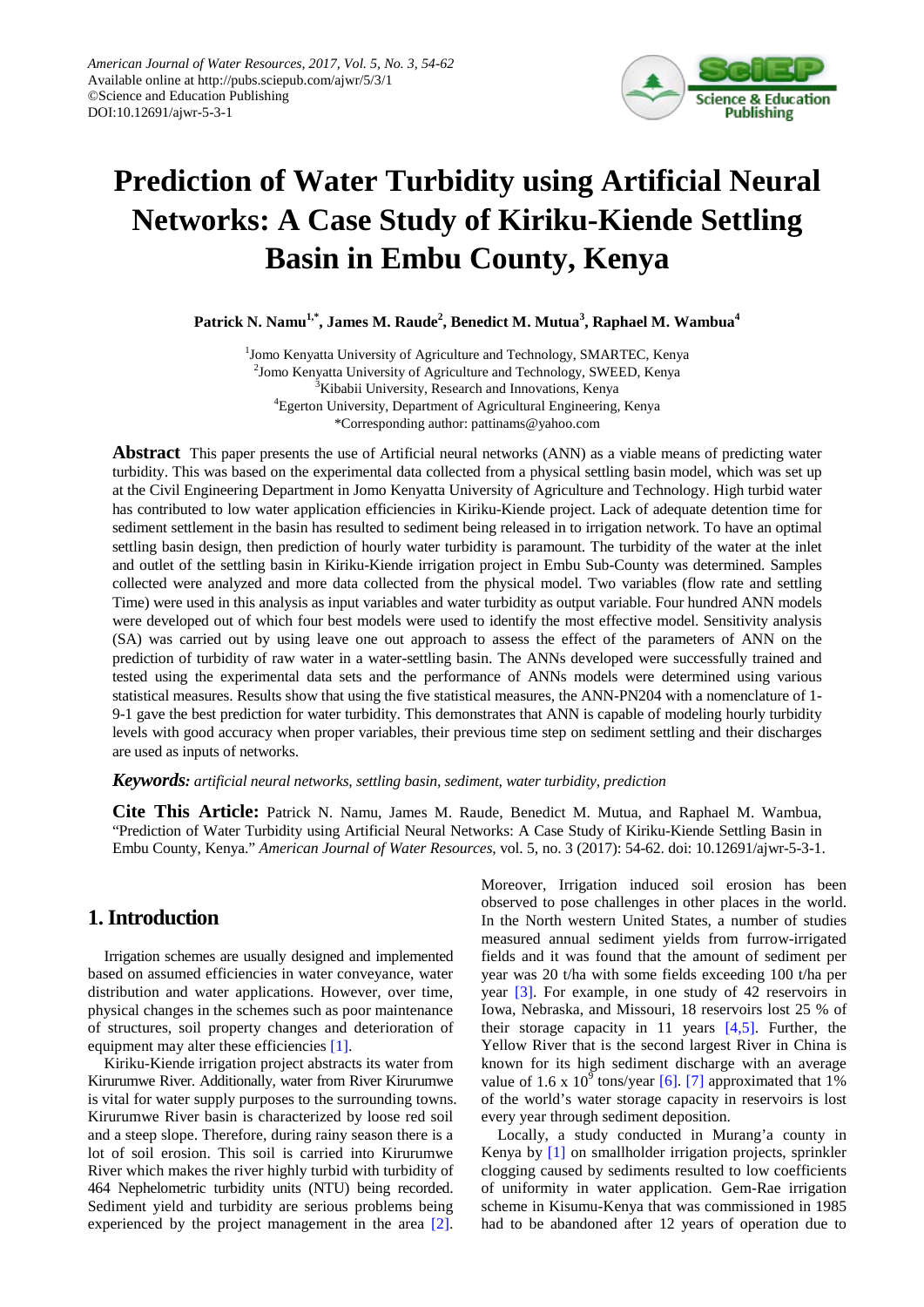clogging of intake and main canals by sediment. In 1997 approximately  $200m<sup>3</sup>$  of sediment were removed weekly from the intake of this project [\[8\].](#page-8-2) Clogging and blocking of irrigation structures due to sediment have contributed to low overall irrigation water delivery and high maintenance cost. At the same time, causing reduced capacity of water transport and annual irrigation acreage reduction

# **2. Artificial Neural Networks**

Artificial neural networks (ANN) are a form of computing that simulate the operation of human brain and nervous system [\[9\].](#page-8-3) Although the concept of artificial neurons was first introduced in 1943 [\[10\],](#page-8-4) research into applications of ANNs has blossomed since the introduction of the back-propagation training algorithm for feed-forward ANNs in 1986 [\[11,12\].](#page-8-5) One of the advantages of the ANN modeling technique is that the definition of physical processes need not to be done [\[9,13\],](#page-8-3) this property makes it appropriate in processing large and complex data sets including that of turbidity prediction.

Currently, Artificial Neural Networks have been increasingly employed in modeling of Engineering processes especially in water resources management and irrigation systems [\[14\].](#page-8-6) This is due to their ability to give input-output relationship without any understanding of the physical process [\[15,16\].](#page-8-7) ANN is capable to model any arbitrary complex non-linear process that relates sediment load to continuous water discharge [\[17\].](#page-8-8) It is a very practical and promising modeling tool in the context of sediment load prediction and its output can potentially be used in solving environmental problem including water resources modeling and management problems [\[14\].](#page-8-6)

In addition [\[18\]](#page-8-9) applied ANN to model the estimation of sediment load in an alluvial river in India. While [\[17\]](#page-8-8) presented an ANN model to estimate the natural sediment discharge in rivers, which reflected that neural network models can be successfully applied in modeling sediment transport. River flow and sediment transport in a river system were modeled using ANN by [\[19\]](#page-8-10) and it was concluded that ANN was a reliable model for describing flow and sediment transport processes in a river system. [\[20\]](#page-8-11) used ANN to simulate the suspended sediment load in a river. [\[21\]](#page-8-12) developed a feed forward back propagation ANN for computation of event based temporal variation of sediment yield from the watersheds. ANN models were developed to predict both runoff and sediment yield on a daily and weekly basis, for Upper Siwane River watershed in India [\[22\].](#page-8-13)

#### **2.1. Concept of ANN Model**

The ANN model processes information through an elaborate network of neurons that are linked together. It simulates outputs based on certain inputs by a working principle resembling that of human brain. The neuron has four main inputs; the cell body, synapse, dendrites and axon. A neuron receives an input signal transmits it to the cell body where it is processed and then an output is produced. In a biological neuron, both the inputs and outputs are electrical signals. The input signals are normally passed to the neuron through dendrites while the output signal is released through a single channel called axon. On every dendrite contact point there is a part called synapse which works like a valve to open or close for signal flow. This synapse allows input signals to pass through or stops some signals based on the conditions of operation of the system [\[23\].](#page-8-14)



**Figure 1.** Typical structure of Artificial Neural Network [\[28\]](#page-8-15)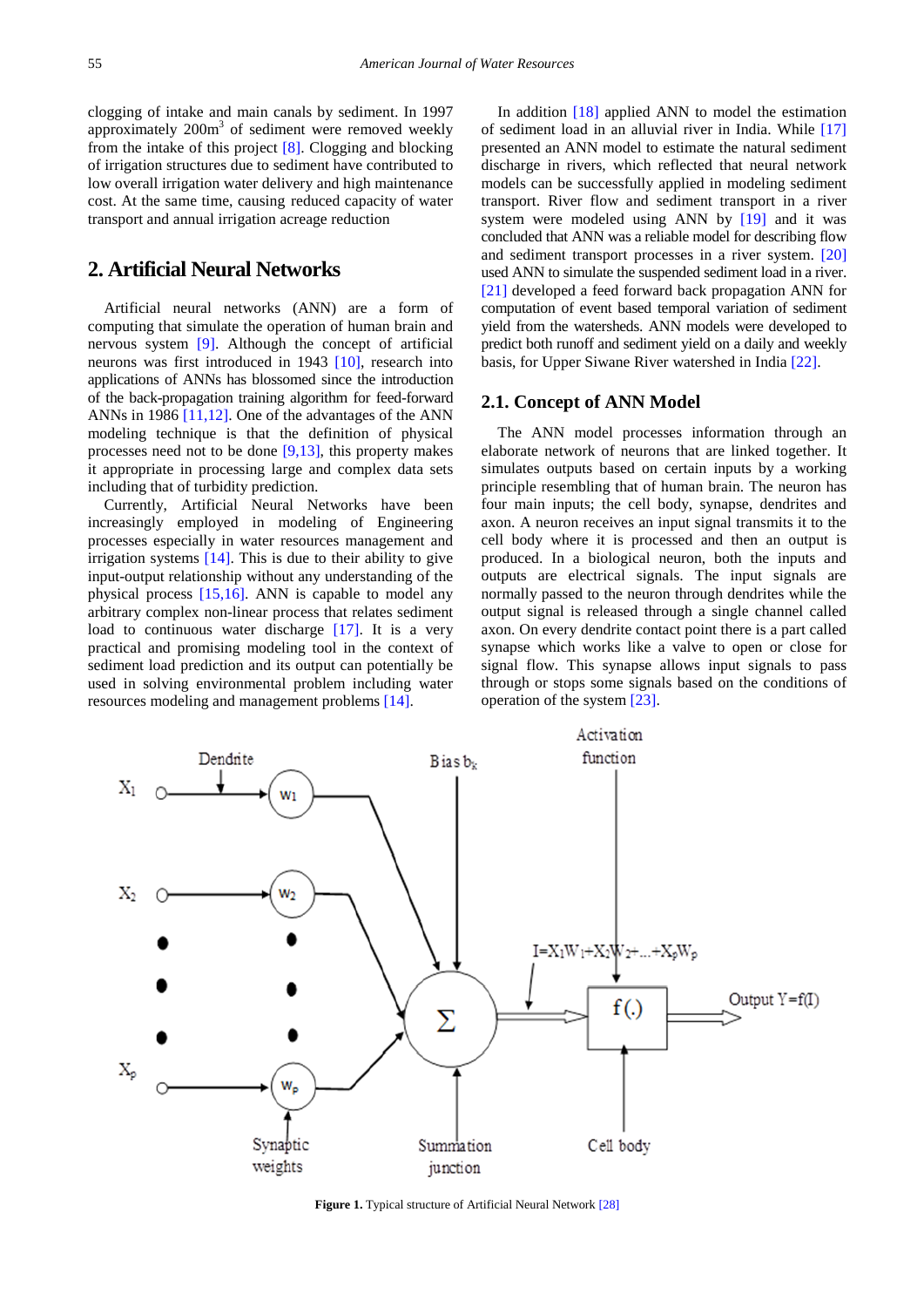The ANN model is similar to a biological neuron in that it has multiple input channels, data processing units and output channels called dendrites, cell body and axon respectively as represented in Figure 1. The input signals  $(X_1, X_2, \ldots, X_p)$  are passed to the neuron through the dendrites that represent different input channels. Each channel has its own weight referred to as connection weight denoted as W1, W2, ……Wp. The weights are very critical since they allow for collection and processing of signals based on their magnitude and effects on input functions. If a weight function gives a non-zero value at the synapse, it is allowed to pass through the cell body. All the conveyed signals are normally integrated by summing up all the input [\[16,24\].](#page-8-16) The integration of signals is achieved by application of a mathematical model referred to as activation function, within the cell body to generate an output signal. According to [\[24,25\],](#page-8-17) the relationship between the input and output signal within an ANN model is the function given as;

$$
Y = f(I) = f\left[\sum_{i}^{p} w_i x_i + b_k\right]
$$
 (1)

Where  $X_i$  is the input signal I,  $W_i$  is weight attached to the input signal I, P is the number of input signals,  $b_k$  is bias at the cell of the body. Y is the output, f is activation function. Numerous activation equations or functions can be used within the neurons. The most common functions used in the ANN models include; the step-function, nonlinear sigmoid, hyperbolic tangent and linear activation functions [\[26,27\].](#page-8-18)

The main objective of the research presented in this paper was to use ANN in predicting turbidity at different lead times based on laboratory data collected from a physical settling basin model. This was achieved through data training whereby the ANN output of the network was compared with the measured turbidity values. ANN training was done through Levenbarg-Marquardt algorithm.

#### **2.2. ANN Training**

Training in ANNs is usually divided into supervised and unsupervised learning [\[29\].](#page-8-19) In supervised learning, the network is presented with a historical set of model inputs and the corresponding (desired) outputs. The actual output of the network is compared with the desired output and an error is calculated. This error is used to adjust the connection weights between the model inputs and outputs to reduce the error between the historical outputs and those predicted by the ANN. The number of training samples presented between weight updates is called an epoch [\[30\].](#page-8-20) In unsupervised learning, the network is only presented with the input stimuli and there are no desired outputs. The network itself adjusts the connection weights according to the input value[s \[31\].](#page-8-21)

The objective of the training process is to minimize the errors between the predicted and actual outputs [\[28,31\].](#page-8-15) This minimization process can be achieved by the error function with respect to all variables in the neural network (connection weights, network architecture, learning rate and threshold).

The choice of training rate is critical and the optimum training rate is usually determined by trial and error. If the learning rate is selected to be small, convergence will be achieved, however, it will be very slow. In addition, convergence will be subject to the local minimum in the error surface that is closest to the random starting position. On the other hand, if the learning rate is selected to be large, convergence will never occur [\[11,32\].](#page-8-5) Artificial Neural Networks (ANN) in MATLAB 2015a was used to build ANN models for predicting turbidity in a settling basin. This was eventually to optimize the hydraulic parameters resulting to ann optimal settling basin to settle discrete particles. Therefore, ANN was used to develop the relation between sediment settlement and different inflows by changing the different number of neurons in hidden layer. The best ANN is chosen as the predictive model on taking into account the different scenarios. ANN models are considered suitable for this application because longer-term predictions are required, non-linear relationships are suspected and it is difficult to prescribe the exact mathematical model.

# **3. Materials and Methods**

#### **3.1. The Study Area**

The Kiruku-Kiende Irrigation project is located in Gaturi South in Nembure division of Embu West Sub-County in Kenya at coordinates 9949924N, 336052 E and with an average elevation of 1508 m above sea level. The scheme covers a gross area of 2,261.5 hectares with about 52 hectares being irrigable land. The water source for Kiruki Kiende Irrigation Project is Kirurumwe River in the Tana Sub-basin (See Figure 2). The River originates from the foot of Mt. Kenya near Manyatta with many tributaries along its reach. High flows occur in the months of April and low flows in the month of September. The project was chosen since its water originates from a highly turbid River in the county. Kirurumwe River basin is characterized by loose red soil and a steep slope and as such during rainy season there is a lot of soil erosion which is transported to this river.

Sediment yield and turbidity are serious problems being experienced by the project management in the area. Complains of sprinkler clogging have been reported at the County irrigation offices by scheme management.

The water samples from Kirurumwe River were used as the basis for preparing the constituent experimental samples. The turbidity of the water at the inlet and outlet of the settling basin in Kiriku-Kiende irrigation project in Embu Sub-County was determined. This was done so as to have water turbidity values for water before particles are settled and after settlement. This data was used to simulate the turbidity values for the physical model. Kiriku-Kiende settling basin has a length of 4.2 m, a breadth of 1.2 m and a height of 2.0 m. Samples collected were analyzed and more data collected from a physical model see Figure 3.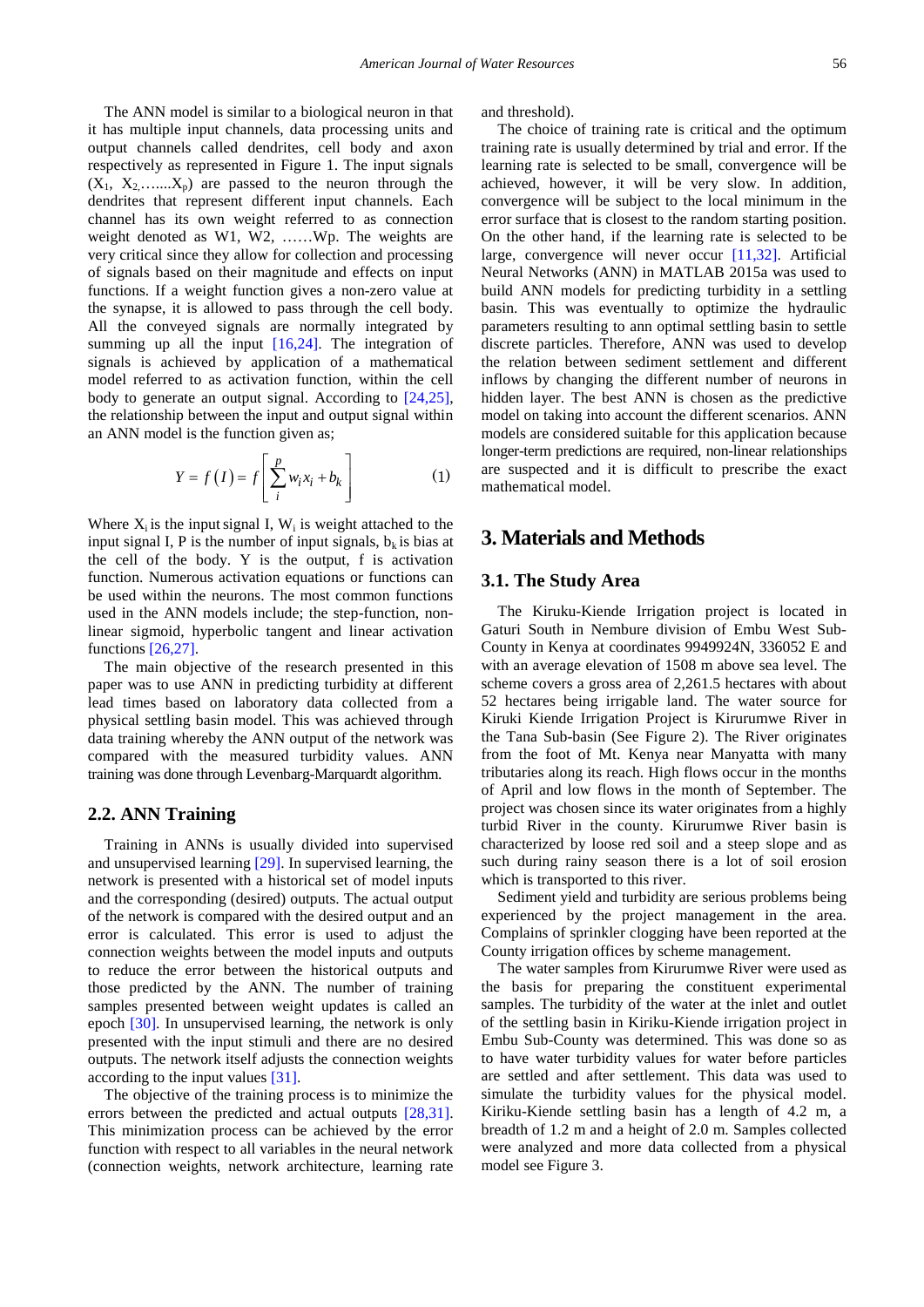

**Figure 2.** Map of the study area



**Figure 3.** The experimental set up

## **3.2. Data Collection**

Using settling velocity for sand particle formula [\[33\]](#page-8-22) and a tank sizing ratio of ratio 2:1 for linear measurements, the dimensions of physical model for settling basin were

taken as Length of 2 m, breadth of 0.5 m and a height of 0.4 m. The inflow pipe used was of diameter 50 mm connected to a header tank at a height of 1.6 m with a measuring flow meter next to the control valve. This was used to run the various experiments (Figure 3). The study using the model was carried out in the Civil Engineering Laboratory at Jomo Kenyatta University of Agriculture and Technology (JKUAT).

Sand particles were prepared by sieving them through 0.20 mm diameter of sieving mesh. The sieved sand particles were then used to prepare turbid water in a 200 litre container. The turbidity for the water was measured, recorded and maintained between 390 to 470 Nephelometric turbidity units (NTU) to simulate turbidity in River Kirurumwe... The water flowed to the settling basin by gravity at an increasing flow velocity. The flow was regulated by a gate valve fixed next to a flow meter and was used in recording the flow rate. A time interval of 20 minutes was chosen, since this represented a time at which there was a notable change in turbidity. The water was drawn from the super surface of the settling basin and put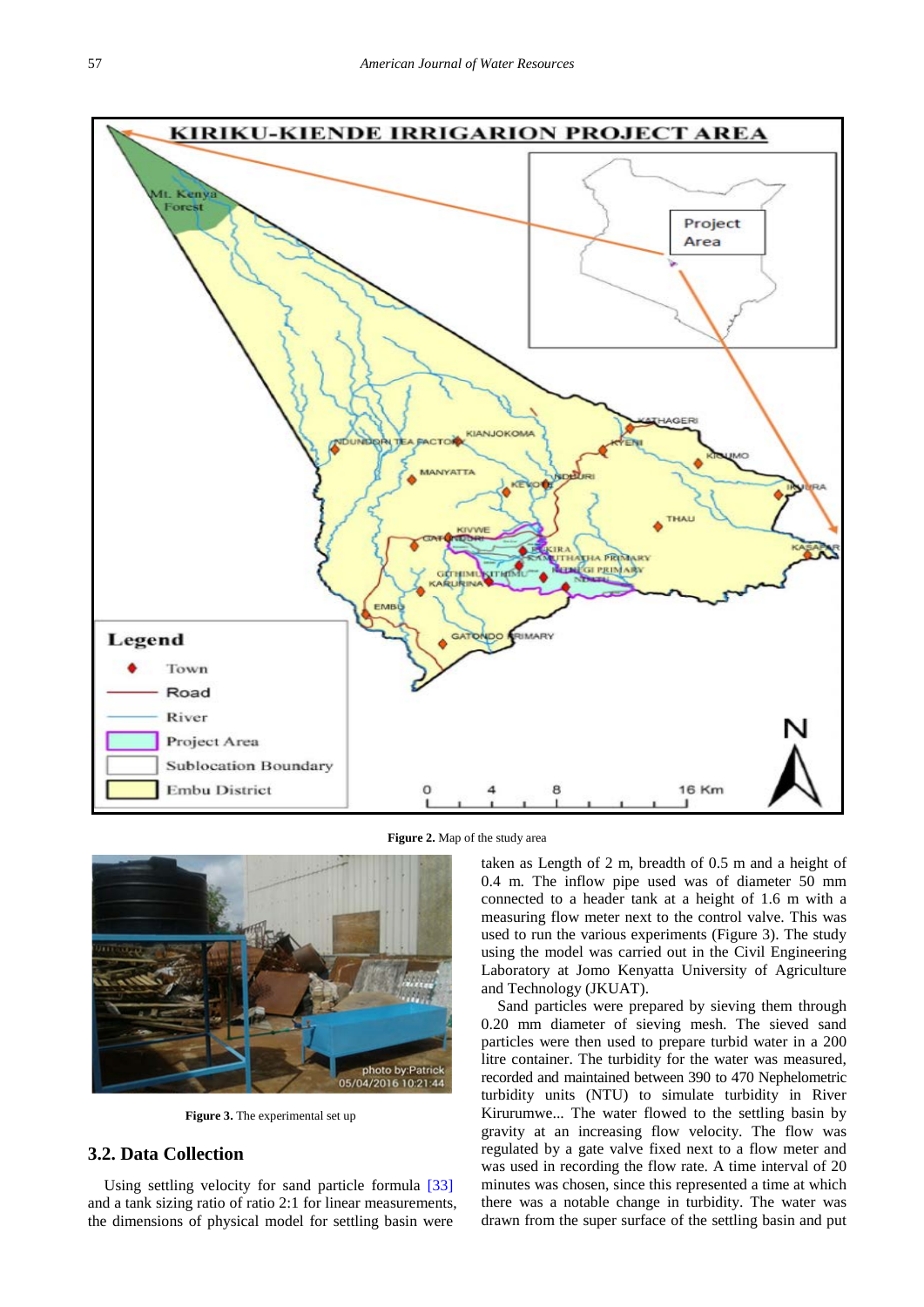in the measuring bottles. Water samples were taken at intervals of 20mins over a period of 300 minutes. After 300 minutes, the water in the settling tank was almost clear to a level acceptable for irrigation purposes. The collected samples from turbid water were then tested for level of turbidity using turbidity meter in the soil laboratory at the Soil, Water and Environmental Engineering Department (SWEED).

A total of six (6) different flow rates with turbidities ranging from 390 to 470 NTU (referred to as highly turbid water) were set, corresponding to 4.8 l/min, 5.7 l/min, 8.7  $1/\text{min}$ , 9.9  $1/\text{min}$ , 10.5  $1/\text{min}$  and 11.1  $1/\text{min}$  respectively. This process was repeated for lower turbidities ranging from 180 to 250 NTU for flow rates of 8.7 l/min, 9.9 l/min, 10.5 l/min and 11.1 l/min respectively also referred as low turbid water.

#### **3.3. Predicting the Water Turbidity**

The data collected was split into three where part one was used for training the model, part two for model validation and part three for analyzing and testing the model using the Artificial Neural Networks model. Measured turbidity values and settling time were set as input parameters whereas predicted turbidity was considered as system output. A data base consisting of 160 data sets obtained from the experimental set-up was used to develop the predictive model.

#### **3.4. Performance Evaluation of the Models**

In ANN the input and output variables used in the modelling were normalized by fitting their values between -1 and 1 to speed up the prediction process as stated by [\[34,35\].](#page-8-23) In the present study, the collected turbidity and time data values were scaled from minimum to maximum value by applying the following function:

$$
P_n = P_{\min} + \left(\frac{P - p_{\min}}{p_{\max} - p_{\min}}\right) (P_{\max} - P_{\min})
$$
 (2)

Where;

 $P_n$  = the normalized parameter,

 $P = actual parameter$ ,

 $P_{min}$  = the selected minimum value for standardization,

 $P_{\text{max}}$  = the selected maximum value for standardization

 $p_{min}$  = minimum of the actual parameters

 $p_{\text{max}}$  = maximum of the actual parameters.

About 70% equivalent to 112 out of 160 of the data sets were selected randomly by the model and set as training data. Then 15% (equivalent to12 data sets) for validation and another 12 data set for test purposes.

In this research, four statistical measures were used to determine the efficiency of the ANN models. These included the correlation coefficient (R), the Mean Square Error (MSE), Root Mean Square Error (RMSE) and the Mean Absolute Error (MAE)

The statistical relationship between the measured and the predicted data values for Kiriku-Kiende settling basin was done using the Correlation Coefficient (R). The fundamental function was customized to the respective data input and outputs of the following general form:

$$
R = \frac{\sum_{i=1}^{n} \left[ \partial_{ms} - \overline{\partial}_{ms} \right] \left[ \partial_{pd} - \overline{\partial}_{pd} \right]}{\sum_{i=1}^{n} \left[ \partial_{ms} - \overline{\partial}_{ms} \right] \left[ \partial_{pd} - \overline{\partial}_{pd} \right]^2}
$$
(3)

Where;

 $R =$  correlation coefficient

 $\partial_{ms}$  = measured value of the turbidity

 $\overline{\hat{\theta}}_{ms}$  = mean of the measured values of the turbidity

 $\partial_{pd}$  = predicted value of the turbidity

 $\overline{\partial}_{pd}$  = mean of the predicted values of the turbidity

 $n$  = number of data points considered

The R is a measure of the strength of the relation between measured and predicted turbidity values. It varies from 0 to 1. The values of 0 and 1 indicate a poor and perfect prediction capability of the model respectively.

The Mean Square Error (MSE) is a measure of the difference between the measured and predicted turbidity values from different flow rates. It measures the average of the squares of the errors between two values being compared. For the purpose of turbidity, the following function was adopted for calculating MSE associated with turbidity prediction:

$$
MSE = \frac{1}{n} \sum_{i=1}^{n} \left(\frac{\partial_{pd} - \partial_{ms}}{\partial t}\right)^2
$$
 (4)

Where;

 $MSE$  = mean square error

 $\partial_{ms}$  = measured value of the turbidity

 $\partial_{pd}$  = predicted value of the turbidity

 $n$  = number of data points.

The MSE ranges from 0 to 1. The smaller the MSE value the better the prediction capability of the model.

The mean absolute error (*MAE*) was determined from the relation:

$$
MAE = \frac{1}{n} \sum_{i=1}^{n} \left| \hat{\sigma}_{ms} - \hat{\sigma}_{pd} \right|
$$
 (5)

Where;

 $MAE$  = the mean absolute error

 $\partial_{ms}$  = measured value of the turbidity

 $\partial_{\textit{nd}}$  = predicted value of turbidity

 $n$  = number of data points

The *MAE* was used to measure the average magnitude of errors of the set of predicted values. The values of *MAE* increase from zero to large positive values. The higher the value of *MAE*, the higher the discrepancy between predicted and measured value[s \[36,37\].](#page-8-24)

The Root Mean Square Error (RMSE) is a frequently used measure of the difference between values predicted by a model and the values actually observed from the environment that is being modelled [\[37,38\].](#page-8-25) The RMSE of the model prediction with respect to the predicted variable  $X_{nd}$  was defined as the square root of the mean squared error and was determined by function: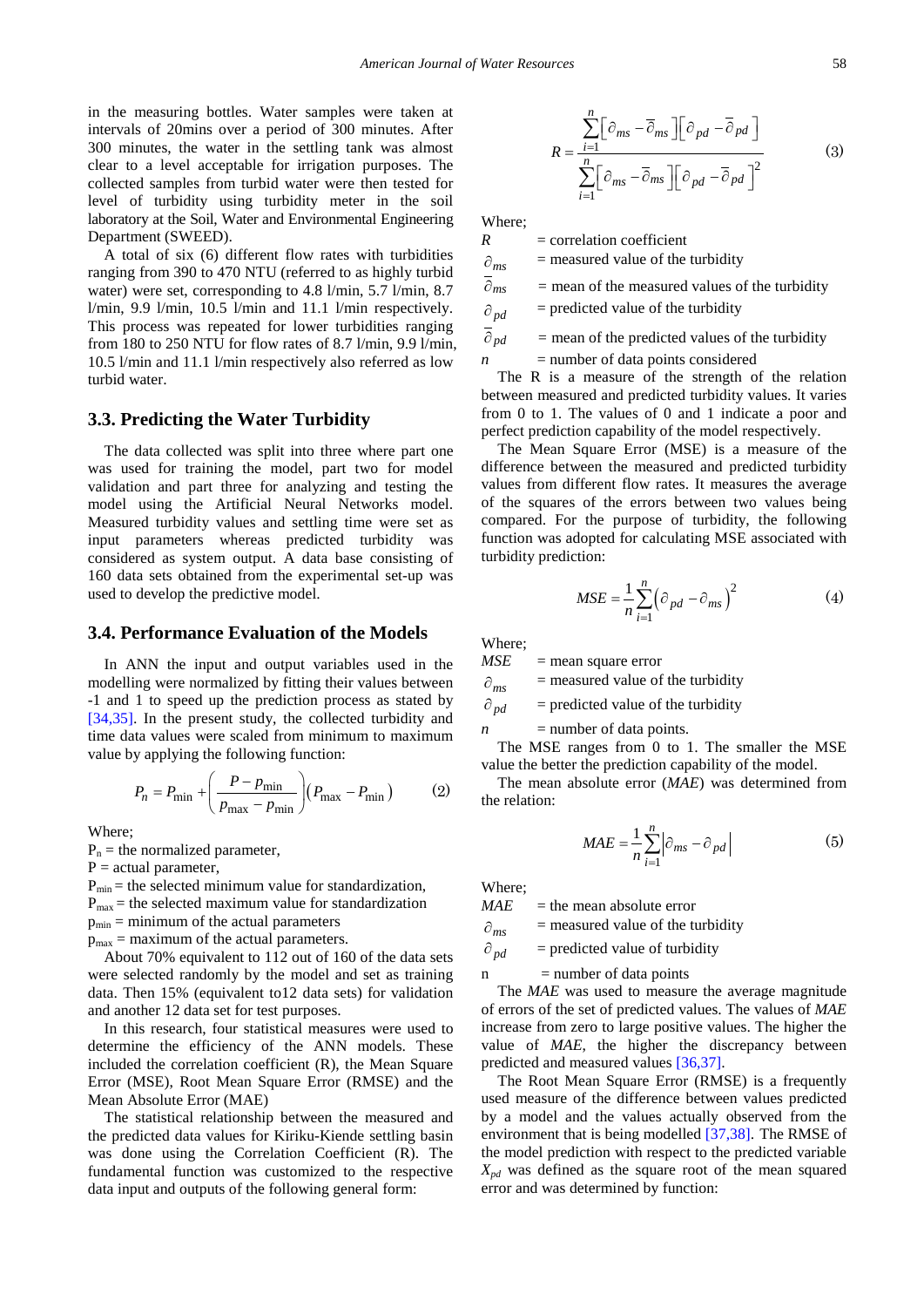RMSE = 
$$
\sqrt{\frac{\sum_{i=1}^{n} (X_{ms,i} - X_{pd,i})^2}{n}}
$$
 (6)

Where;

 $X_{ms}$  = is measured values and  $X_{pd}$  = is predicted /modelled values at time *i*. *n* = number of observations

The RMSE values were used to distinguish model performance in the calibration period with that of a validation period. The lower the RMSE value, the more accurate the prediction was [\[38\].](#page-8-26)

#### **3.4.1. Sensitivity Analysis**

Prior to calibration of the ANN, a sensitivity analysis was performed to identify key calibration input variables. The parameter considered here are, training times, settling time and the number of neurons in the hidden layer. Each parameter was varied while the rest two were kept constant. This was repeated for each parameter while holding others constant. For every training the coefficient of determination for both training and validation parameters were recorded. Sensitivity index was then determined by function:

$$
S = (O_2 - O_1 / I_2 - I_1)(I_{ave} / O_{ave})
$$
 (7)

Where S is the sensitivity index,  $I_1$  and  $I_2$  are the smallest and the largest input-values respectively;  $O_1$  and  $O_2$  are the model output values corresponding to  $I_1$  and  $I_2$ respectively.  $I_{ave}$  and  $O_{ave}$  are respectively the average  $I_1$ and  $I_2$  and the average of  $O_1$  and  $O_2$  [\[9\].](#page-8-3) The greater the value of S, the greater the effect an input parameter has on a particular output.

# **4. Results and Discussion**

The results presented in [Table 1](#page-5-0) refer to the ANN that displayed the lowest error herein defined as the mean square error and the Nash–Sutcliffe Efficiency for every lead-time (20, 40, 60 and 80 minutes). In naming the models (e.g. PN 204), the first two letters (PN) refer to Predicted Network, then the first two numbers refer to lead-time that is 20, 40, 60 and 80 minutes lead time respectively. The last third number represented the flow rate where by 1, 2, 3, 4, 5,6 and 7 represents 4.8 l/min, 5.7 l/min, 8.7 l/min, 9 l/min, 9.9l/min, 10.5 and 11.1 l/min respectively. [Table 1](#page-5-0) show the four best ANN structures.

A bar graph of MSE, R, RMSE, and MAE versus their accuracy for the best test set of 112.was plotted (Figure 4) The values of MSE are increasing from 0.1246 to 0.9278. According to [\[37,38\],](#page-8-25) the lower the MSE the better is the long-term model prediction hence PN204 is the best model when MSE is considered. The bar graphs show a linear relationship where the RMSE is increases with increase in water flow rates. The minimum RMSE is often used as a criterion for selecting the better neural network. Based on this criterion, the network trained to 0.51 (PN-204) would be chosen as the better network.

**Table 1. The Best Four ANN Structures for Predicting Turbidity**

<span id="page-5-0"></span>

| Model Name    | ANN Arch     | <b>MSE</b> | R      | <b>RMSE</b> | MAE    |
|---------------|--------------|------------|--------|-------------|--------|
| $PN-204$      | $1 - 9 - 1$  | 0.1246     | 0.9999 | 0.5102      | 0.1273 |
| <b>PN-402</b> | $1 - 10 - 1$ | 0.4821     | 1.0000 | 0.6654      | 0.1778 |
| PN-605        | $1 - 10 - 1$ | 0.5637     | 0.9939 | 0.9444      | 0.2619 |
| PN-805        | $1 - 7 - 1$  | 0.9278     | 0.9998 | 1.1540      | 0.3331 |



**Figure 4.** Comparison of quantitative measures of accuracy for the four ANN models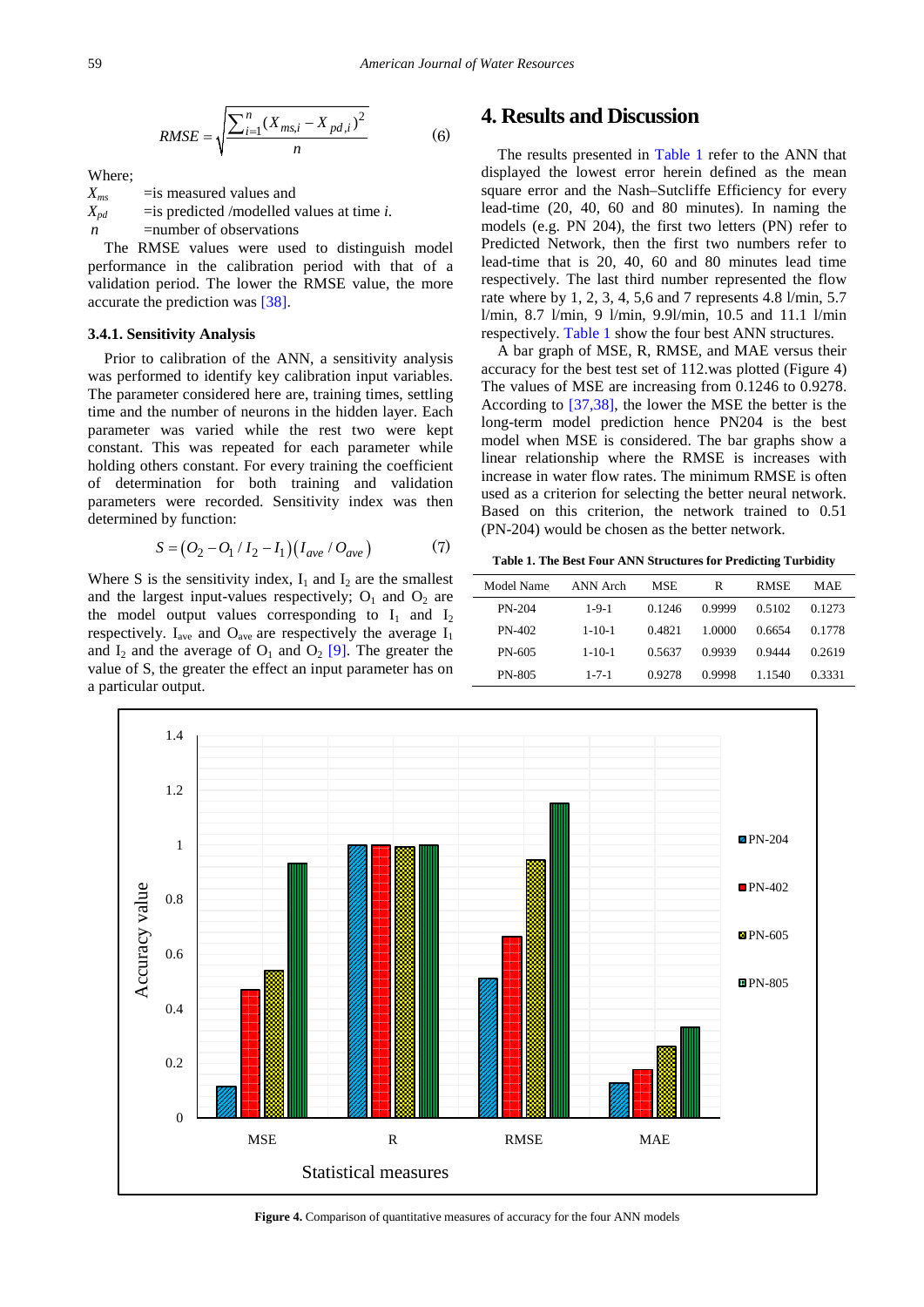

**Figure 5.** Output and time series target response



**Figure 6.** Regression of the best ANN for turbidity prediction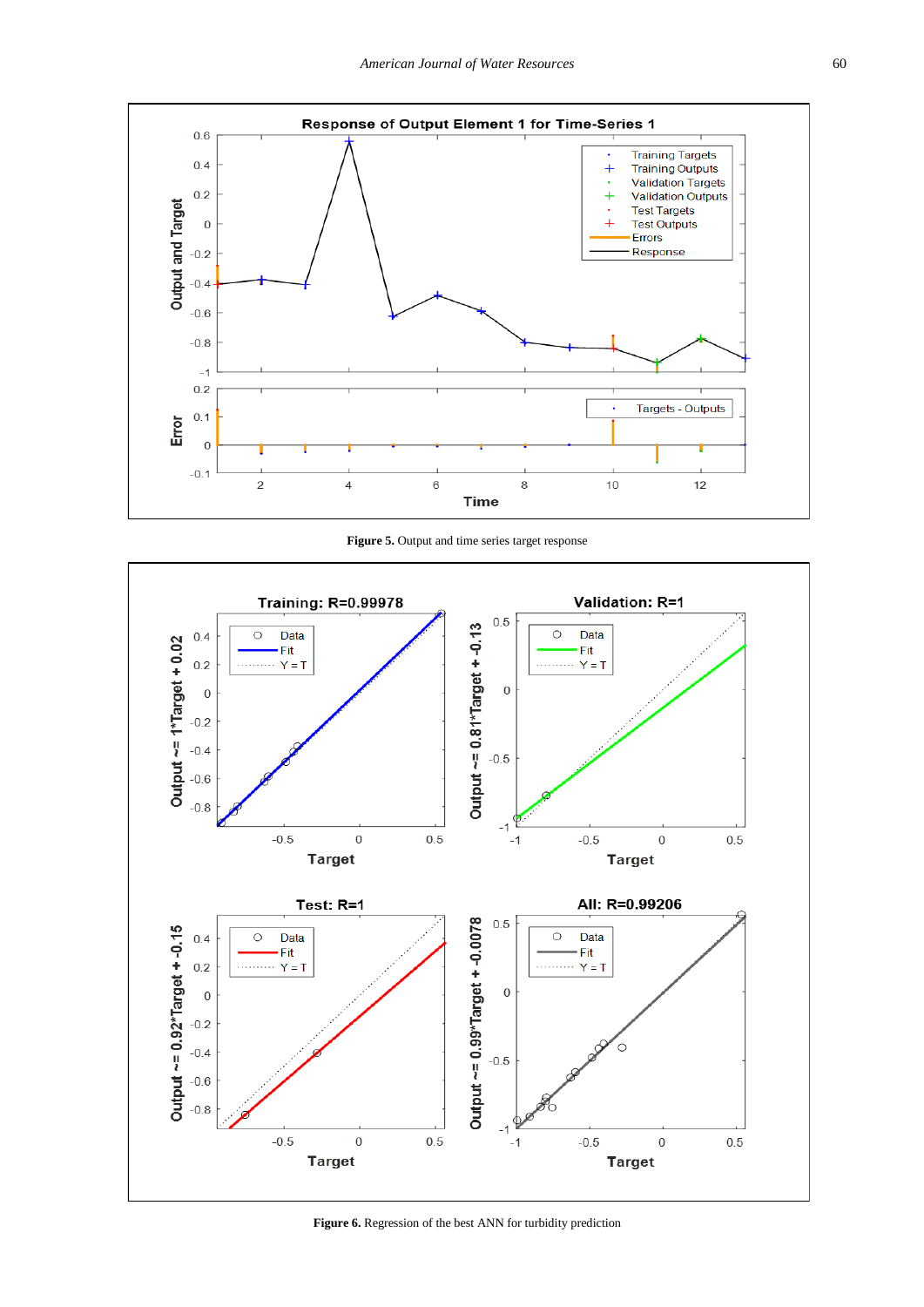Figure 4 also shows results of MAE, where the error is increasing with increase in flow rate, which shows increase in discrepancy of the observed and predicted data. The best neural network chosen is the network with lower values of MAE, in this case training error of 0.13 corresponding to PN-204 model.

The four ANN models in [Table 1](#page-5-0) were used to develop the relation of sediment settlement and the flowrate for a discrete particle setting in a settling basin. The number of hidden neurons in each activation layer was selected by trial and error method. From the statistical analysis of each model above, the ANN model PN-204 is the best for predicting the water turbidity for irrigation purposes. This is because it has the least RMSE, MAE and MSE. On the correlation, PN-204 is almost the same with PN-402. However, PN-204 is a better choice since it has met most of the criteria. A strong correlation was also found between the observed and estimated sediment load values for the same model with R-value of 0.9999.

Time series response in Figure 5 clearly indicates a downward trend of turbidity over time. This indicates the turbidity was predicted well within the model. The turbidity of water is expected to decrease with increased time for particle settlement as shown in the output-time series target response graph.

The training, testing and validation mean square error values using Levenberg Marquardt algorithm gave a model architecture of 1-9-1. The coefficient of correlation for the best ANN was found to be R=0.99206 (Figure 6) which was almost similar to what  $[34]$  had found for R ranging 0.894 to 0.992 while investigating on ANN prediction of suspended sediment discharge in a River in Malaysia. Similar results were also found on data training [\(Table 1\)](#page-5-0) with R=0.9999, MAE=0.1273 and [\[39\]](#page-8-27) found R=0.999 and MAE=0.1202.This agreement confirmed that the data was well trained and the best ANN architecture chosen.

Further [\[40\]](#page-8-28) while researching on prediction of sediment deposition in reservoirs using ANN had found almost similar results on regression with an overall value of R=0.98. He also found that the best validation performance was at epoch 6 but in this research it was epoch 5. In addition, he found the best ANN architecture as 3-10-5-1 which differs with the output of this research of 1-9-1, the reason for the difference was that [\[40\]](#page-8-28) had used three input variables contrary to this research of two input variables.

**Table 2. Results for Validated and Predicted Turbidity**

<span id="page-7-4"></span>

| Flow rate<br>(1/s) | Measured<br>Turbidity | Validated<br>Turbidity | Predicted<br>Turbidity | Error |
|--------------------|-----------------------|------------------------|------------------------|-------|
| 5.7                | 250.62                | 249.17                 | 249.19                 | 1.43  |
| 8.7                | 228.00                | 226.84                 | 226.85                 | 1.15  |
| 9.9                | 200.00                | 199.24                 | 199.25                 | 0.75  |
| 10.5               | 219.67                | 218.77                 | 218.77                 | 0.90  |
| 11.1               | 233.67                | 232.22                 | 232.23                 | 1.44  |
| 5.7                | 108.67                | 107.90                 | 107.91                 | 0.76  |
| 8.7                | 128.33                | 127.23                 | 127.24                 | 1.09  |
| 9.9                | 81.67                 | 80.95                  | 80.97                  | 0.70  |
| 10.5               | 57.00                 | 56.71                  | 56.72                  | 0.28  |
| 11.1               | 164.00                | 162.25                 | 162.26                 | 1.74  |

ANN modeling analyzed the 112 sample values for training (training sets) and statistically predicted the possible output of the trained data. The model validated the output by iteration and testing the data against regression (correlation) and mean square error for training, validation and testing data set. As the inputs are applied to the network, the network outputs are then compared with the targets. [Table 2,](#page-7-4) shows the results for the validated and the predicted turbidity values for both flow rates with high and low turbidities.

# **5. Conclusions**

In this study, the artificial neural networks (ANN) was used to establish the relationship between the flow rate and settling velocities of discrete particles. Therefore, ANN model developed in this study performed well in predicting sediment settlement potential with an acceptable level of confidence. The ANN model with an architecture of 1-9-1 can be adapted to predict the turbidity with correlation coefficient of 0.9999 and root mean square error of 0.5102. Further, the model can be adapted for turbidity prediction at different lead times for Kiriku-Kiende settling basin. Generally, the best ANN models from this study can be applied in other settling tanks provided there is appropriate calibration and validation of the model.

## **6. Recommendations**

The input variables in this study were considered to be the flow rate and time.It may be useful to explore various combinations of the most influential variables that may affect the sediment settling, such as water temperature, drag force and nature of the settling particle.

# **Acknowledgements**

The authors of this paper acknowledge the scholars whose articles are cited and included in the references of this article. Authors are also grateful to the staff in Soil, Water and Environmental Engineering department (SWEED) in JKUAT University for the effortless assistance.

## **References**

- <span id="page-7-0"></span>[1] Home, P.G. and Ngugi, H. N. "A comparative evaluation of Irrigation efficiencies for smallholder irrigation schemes in Murang'a South District," Paper presented on proceedings of the 2012 JKUAT scientific, Technological and Industrialization conference, pp 193. 2012.
- <span id="page-7-1"></span>[2] Heydari, M.M., Mahmood, S.B., Heydari, A.K. and Hossein, S. "The effect Angle of baffle on the performance of settling basin," Journal of World Applied sciences, 21. 829-837, 2013.
- <span id="page-7-2"></span>[3] Shrestha, B. V. "3D Numerical investigation on settling basin layout." An MSC. Thesis submitted to Norwegian University of Science and Technology. 2012.
- <span id="page-7-3"></span>[4] Clark, E.H., Havercamp, J.A., Chapman, W. "Eroding soils; the off-farm impacts". American Journal of Alternative Agriculture, 1(2): 95-96, 1985.
- [5] Reckendorf, F. "Sedimentation in Irrigation water bodies Reservoirs, canals and ditches". A paper presented to United States department of Agriculture. Paper no. 5, 1995.